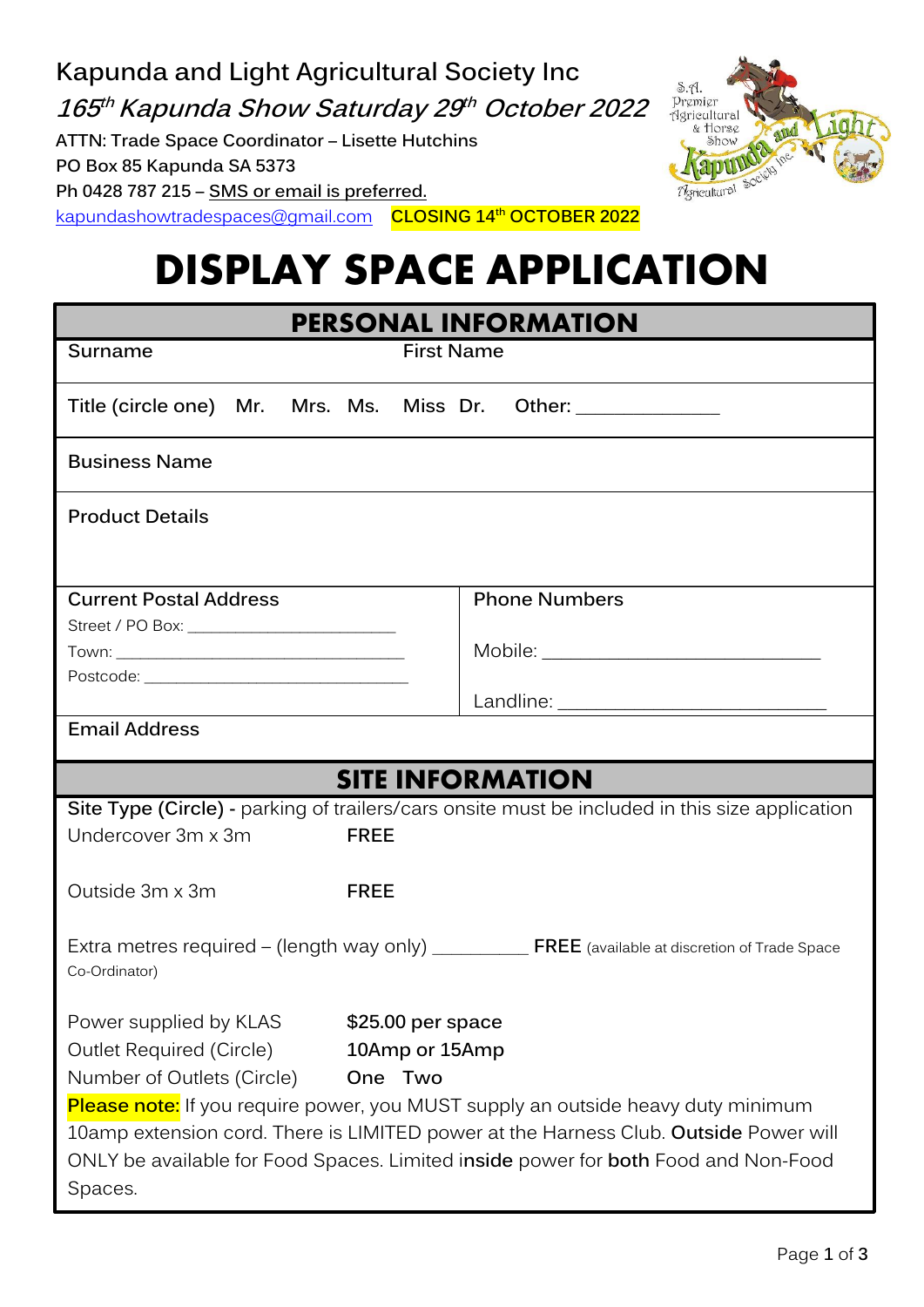### TERMS AND CONDITIONS

- **The Kapunda Show is held at the Harness Racing Club (41 Hancock Road) in Kapunda, South Australia**
- The Show Society reserves the right to accept or refuse any Display Space application.
- Display sites are NOT permitted to sell items exceptions are machinery and vehicle dealerships.
- Raffles are not permitted.
- Set up is available on Friday the 28<sup>th</sup> of October 10am-7pm and show day morning until 8:45am. Trade holders to be onsite by 8:45am on show day and remain onsite until 4pm (No vehicle access prior to 4pm for pack up).
- **Acknowledgement will be sent on confirmation of site application. Two exhibit passes will be available for pick up at the secretary's office in the week leading up to the show and on show day before 8:15am. Additional passes will be available at a discounted rate of \$5.00 per person. If extra passes are required, please contact the Trade Space Coordinator with your application - the KLAS Executive committee will distribute additional passes at no charge on a case-by-case basis.**
- All Display holders MUST have their own insurance. A copy of your Certificate for Public Liability insurance, Food Safe Certificate (if applicable) + Food Business Number (if applicable) **MUST** be enclosed with your application along with proof of payment (if applicable) for the site and extra passes if required. COVID-19 requirements will be advised in October due to changing HealthSA rules.
- Until payment (if applicable) is received a site cannot be guaranteed (use your site name as reference, email receipt of payment to the Secretary at the same time you submit your application). You will receive a site map shortly after the closing date outlined at the top of this application.

**BSB: 105-006 | Account No: 059126740 | Account Name: Kapunda Show Society | Ref: "Business Name"**

- Display holders to provide own tables, trestles, extension cords, marquees, (Tag & Tested) etc…
- Display holders must also supply appropriate weights and tie downs for stalls/shades in case of wind and adverse weather conditions. **Please check weather for Show Day and prepare appropriately.**
- Display holders that withdraw their application within seven days of show day will not be refunded (if applicable). Display holders that do not inform the Trade Space Coordinator that they are unable to attend and do not come on show day will not be refunded (if applicable).
- I/We understand and agree to abide by the terms and conditions outlined by the KLAS.

**Signature Date** 

## **DISPLAY SPACE CHECK LIST**



I have read and understand the Terms and Conditions.

I have emailed or posted this application form with a copy of my **Current Certificate of Public Liability Insurance**, **Food Safe Certificate** + **Food Business Number** (if applicable) and **proof of payment** (if applicable)**.** 

**PLEASE NOTE:** If your insurance will expire before the show, please advise this in your initial email with application and send in your updated insurance as soon as it arrives. **COVID-19 REQUIREMENTS WILL BE ADVISED IN OCTOBER.**

**Please see Page3 for BANNED ITEMS**